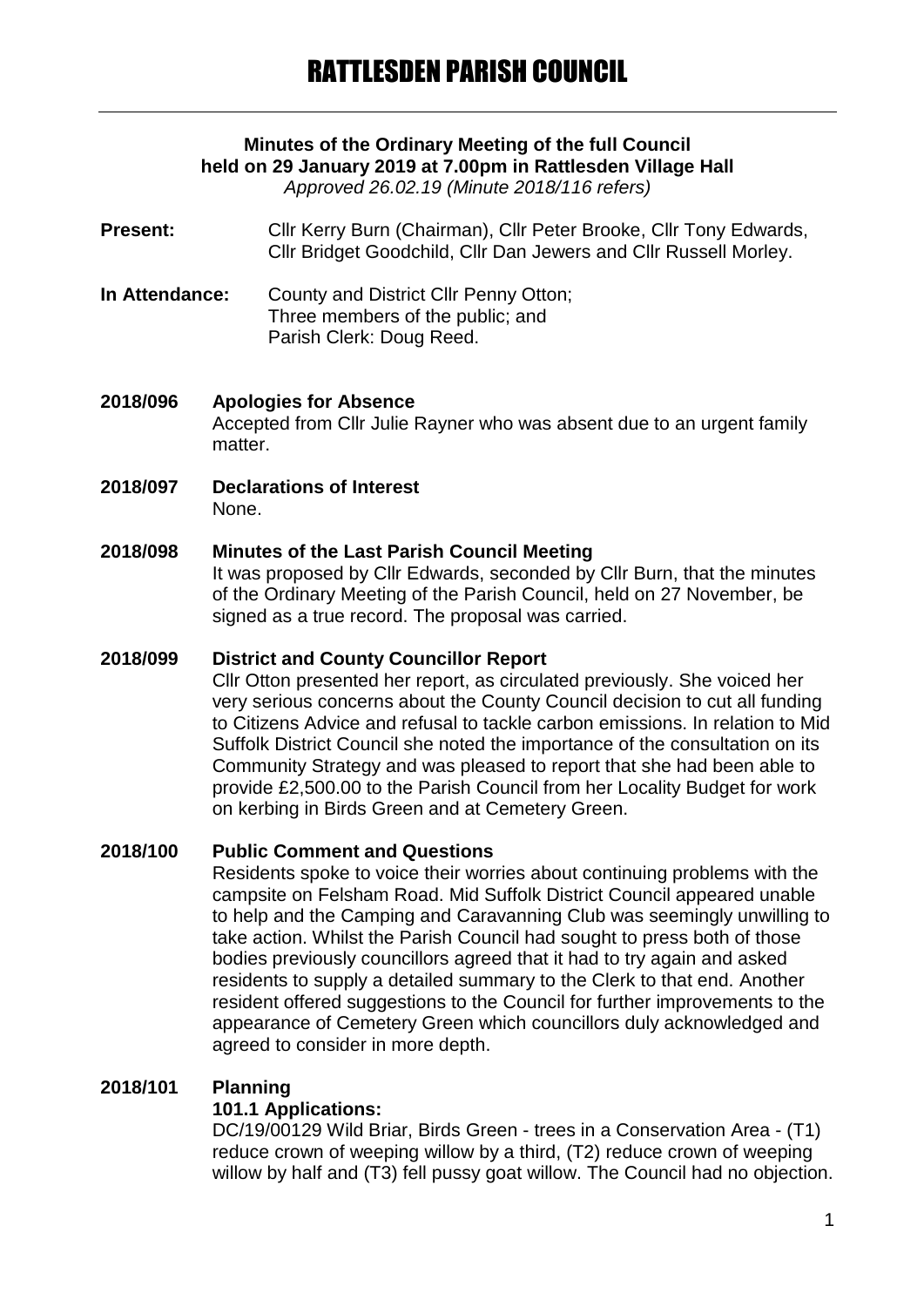**101.2 Applications - Responses:** Given a deadline in advance of the meeting, councillors had necessarily considered application DC/18/05431 Green Pightle, High Town Green - erection of cart lodge (amended design to that approved under 1094/16). The Council had no objection. **101.3 Decisions:** It was noted that applications DC/18/02258 land to the west of Top Road and DC/18/05431 Green Pightle, High Town Green had been granted; and that DC/17/05755 and DC/17/05756 Barkers Farm, Brettenham Road had been granted on appeal.

# **2018/102 Finance**

**102.1 Financial Report:** The report to 31 December was received. It was noted that the TSB current account stood at £18,076.60 and the deposit account at £13,528.57 further to which it was proposed by Cllr Burn, seconded by Cllr Brooke, that the reconciliation be approved and duly signed. The proposal was carried.

**102.2 Payments and Income:** It was proposed by Cllr Morley, seconded by Cllr Goodchild, that the schedule of payments be approved. The proposal was carried. The schedule comprised the following:

- Litter-picker: salary (January) £151.35;
- Clerk: salary (January) £336.22;
- HMRC: PAYE (January) £84.20;
- Mr Roger Heard: 447th Bomb Group Memorial grass-cutting £60.00 (Section 137 expenditure);
- ◆ The Felsham Gardeners: Cemetery grass-cutting £200.00;
- Anglian Water Business Ltd (National): Cemetery water £16.16;
- Rattlesden Village Hall Committee: village hall hire £47.00;
- Mid Suffolk District Council: grass-cutting and grounds service £181.00 + £36.20 VAT;
- Rattlesden Parochial Church Council: contribution towards the printing costs of "Revelations" plus support services - £130.00 (Section 137 expenditure);
- Clerk: administrative expenses £41.87;
- Glasdon UK Ltd: dog bin £86.52 + £17.30 VAT;
- Mid Suffolk District Council: two boxes of refuse sacks £51.16 + £10.23 VAT; and
- Mr Nigel Mayall: supply and planting of replacement hedging in the Cemetery - £135.00.

Income received was duly noted as follows:

- TSB: business (deposit) account interest (December) £11.06;
- TSB: business (deposit) account interest (January) £11.44;
- Allotment Association: annual rent 2018-2019 £68.04;
- Saxon Monumental Craft: Cemetery fees £188.00; and
- Mid Suffolk District Council: kerbing grant £2,500.00.

**102.4 Budget 2019-2020 and Precept 2019-2020:** Councillors gave careful consideration to the budget for the forthcoming year given known expenditure and projects already in the pipeline. It was also acknowledged that reserves needed appropriate management given that income from the Community Infrastructure Levy (CIL) was not insignificant and that more was likely in the next financial year as a product of housing developments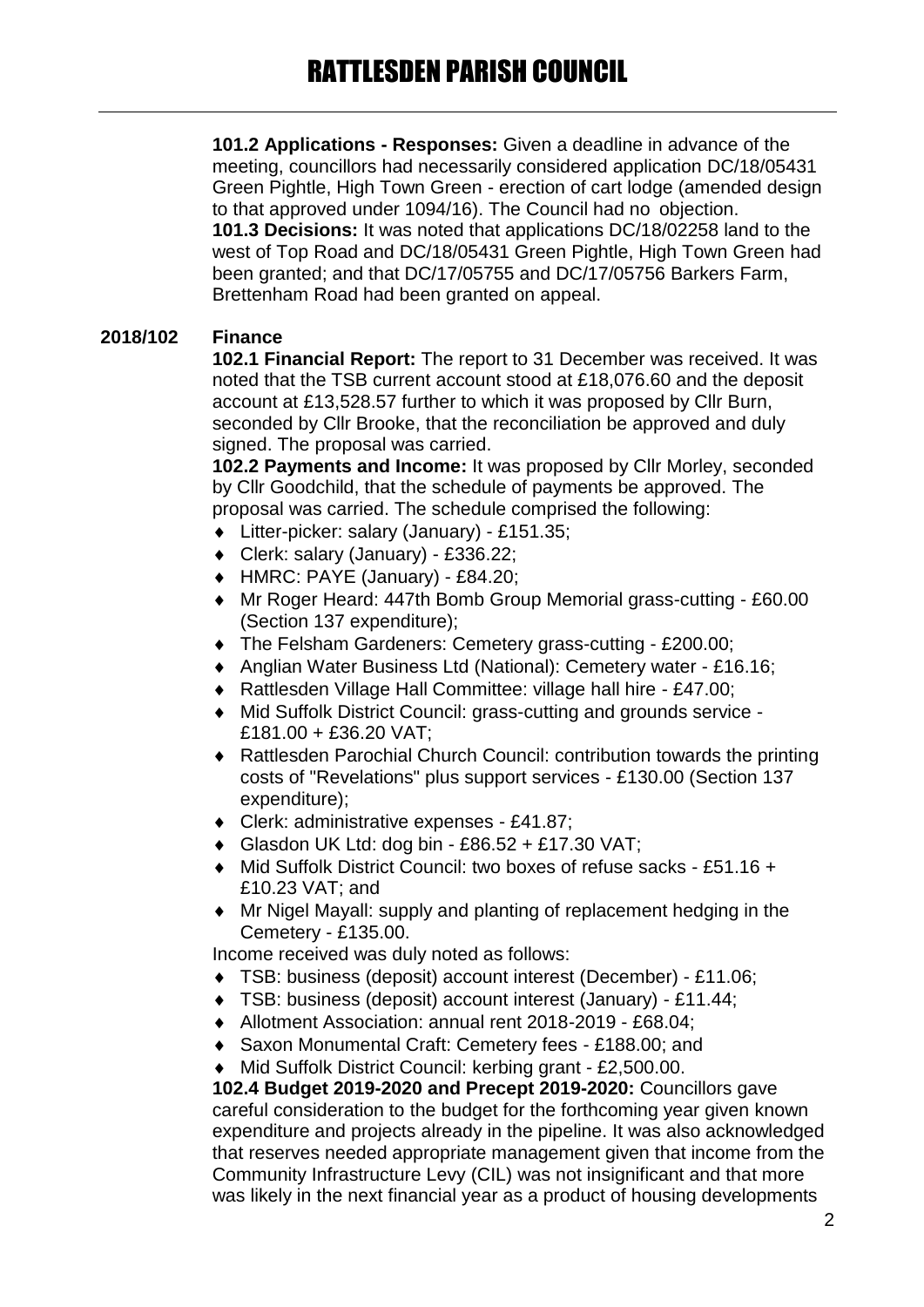in the village. At the same time, flexibility was deemed essential to enable the Council to provide still more support to village work and initiatives. Taking all matters into account, it was resolved unanimously that the precept requirement be set at £14,600.00, this being a sum necessary to fund Council plans and to ensure that the Council did not put itself in a difficult financial position going forward. In opting for this figure, councillors agreed that £1,000.00 be added to its budget head for grants to local bodies; that income from the CIL should be moved to earmarked reserves for expenditure on the community land to be made available adjacent to Roman Rise; and that any money remaining in Cemetery reserves (less £1,000.00 which would be held against any future needs) be moved into general reserves after essential expenditure against that project was completed.

**102.5 Bank Signatories:** It was resolved that Cllr Tony Edwards be added to the list of bank signatories.

**102.6 Cemetery:** Further to proposals for using the funding currently held in reserves earmarked for the Cemetery, it was resolved that Sunshine Survey Ltd be engaged at a cost of £450.00 to produce a full-scale plan of the extension such that graves might be plotted/mapped. Such a plan was a legal requirement for the Council as a burial authority. It was also agreed that registers of burials and graves be purchased for use with the new land, each at a cost of £210.00. In consideration of other potential purchases, councillors were minded not to pursue additional seating at the present time but to go ahead with the acquisition of a noticeboard at a cost of c£1,000.00 and to fund the painting of the Cemetery railings. The latter work had already attracted a volunteer and it was hoped that the offer to undertake the task remained.

#### **2018/103 Cemetery Green**

Further to matters raised during public comment and questions the Council determined that no more action would be taken until such time as kerbing had been installed at Cemetery Green and its effectiveness or otherwise had been able to be assessed.

#### **2018/104 River Rat**

Councillors reviewed the condition of the river and its banks and acknowledged comments made by some residents, especially relating to any potential negative impact upon wildlife. However, it was felt that the work undertaken had been particularly effective with regard to flooding and that the cutting of vegetation would only serve to encourage growth and regeneration, thereby promoting wildlife habitats.

#### **2018/105 St Nicholas Close**

Although sympathetic to the possible need for increased parking space, councillors noted that the costs of providing for that need would fall upon the Parish Council and that, currently, available funding had been earmarked for other projects. Accordingly, the matter was deferred albeit councilors agreed to monitor the situation in case the position changed.